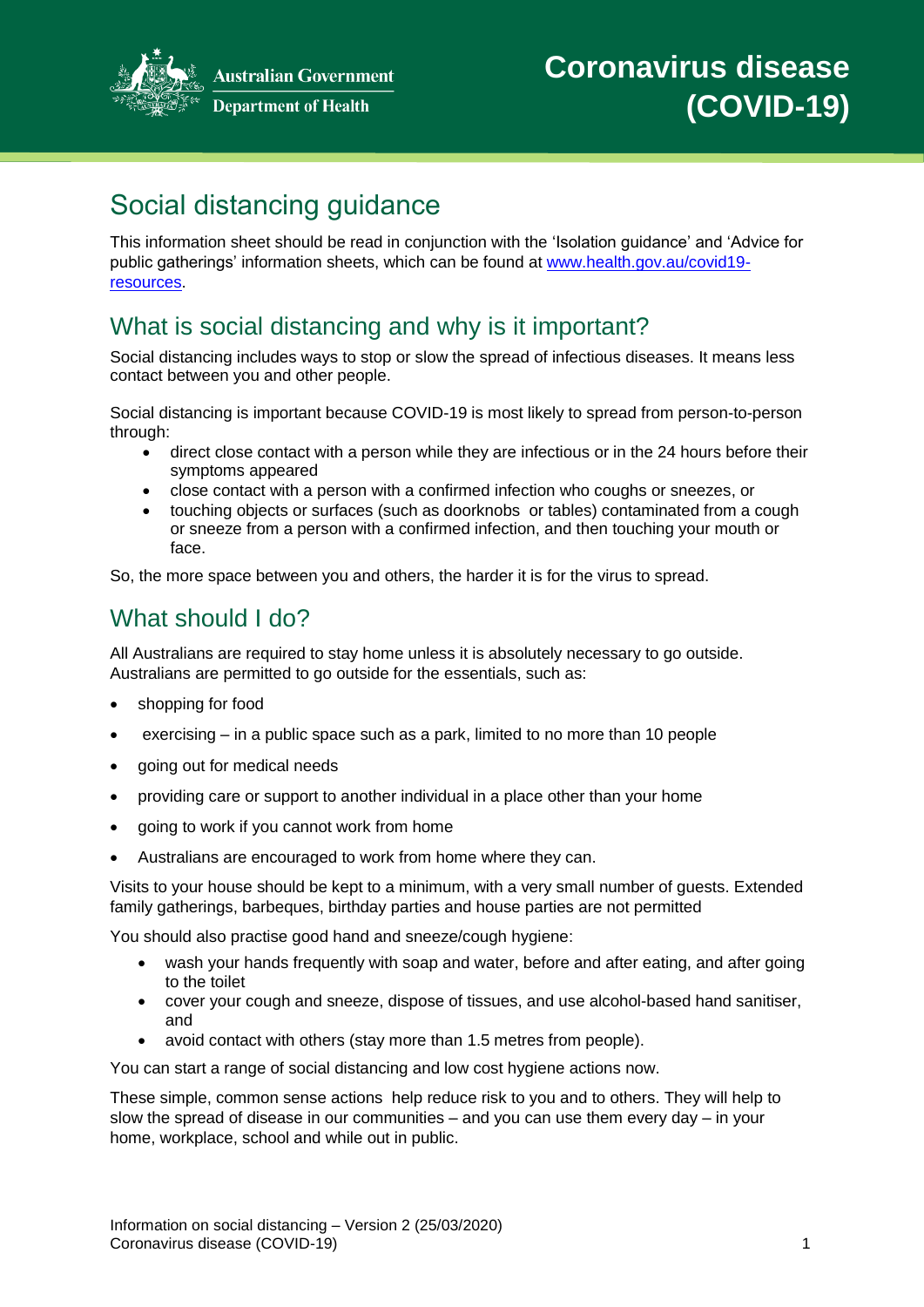## Social distancing at home

#### **Households**

To reduce the spread of germs<sup>1</sup>:

- Practise good hand and sneeze/cough hygiene
- Avoid handshaking and kissing
- Regularly disinfect high touch surfaces, such as tables, kitchen benches and doorknobs
- Increase ventilation in the home by opening windows or adjusting air conditioning
- Visit shops sparingly and buy more goods and services online if possible

#### **Households where people are ill with COVID-19**\* **(in addition to the measures above)**

- Care for the sick person in a single room if possible
- Keep the number of carers to a minimum
- Keep the door to the sick person's room closed and, if possible, a window open
- Both the sick person and the people caring for them should wear a surgical mask when they are in the same room
- Protect other vulnerable family members, such as people over 65 years or people with a chronic illness, including, if practicable, finding alternative accommodation

## Social distancing in the workplace

If you are sick, you must not attend your workplace. You must stay at home and away from others.

To reduce the spread of germs in the workplace<sup>1</sup>:

- Stay at home wherever possible
- Stop handshaking as a greeting
- Hold meetings via video conferencing or phone call
- Defer large meetings
- Hold essential meetings outside in the open air if possible
- Promote good hand and sneeze/cough hygiene and provide hand sanitisers for all staff and workers
- Take lunch at your desk or outside rather than in the lunch room
- Clean and disinfect high touch surfaces regularly
- Consider opening windows and adjusting air conditioning for more ventilation
- Limit food handling and sharing of food in the workplace
- Reconsider non-essential business travel
- Promote strictest hygiene among food preparation (canteen) staff and their close contacts

 $1$  Adapted from Dalton et al. Pre-emptive low cost social distancing and enhanced hygiene implemented before local COVID-19 transmission could decrease the number and severity of cases.

<sup>\*&</sup>quot;Ill" person refers to someone with an undiagnosed respiratory illness or fever, who is not yet under investigation for COVID-19 but nevertheless could be an unrecognised case. \*\* This could be costly unless used judiciously while awaiting exclusion of COVID-19 in the case and introduced based on likelihood of local transmission. \*\*\* Evidence that low temperature and humidity in air conditioned environments may enhance the survival of coronaviruses such as SARS.<sup>1</sup> \*\*\*\* Sites such as the CDC travel risk assessment site may be useful <https://www.cdc.gov/coronavirus/2019-ncov/travelers/index.html>